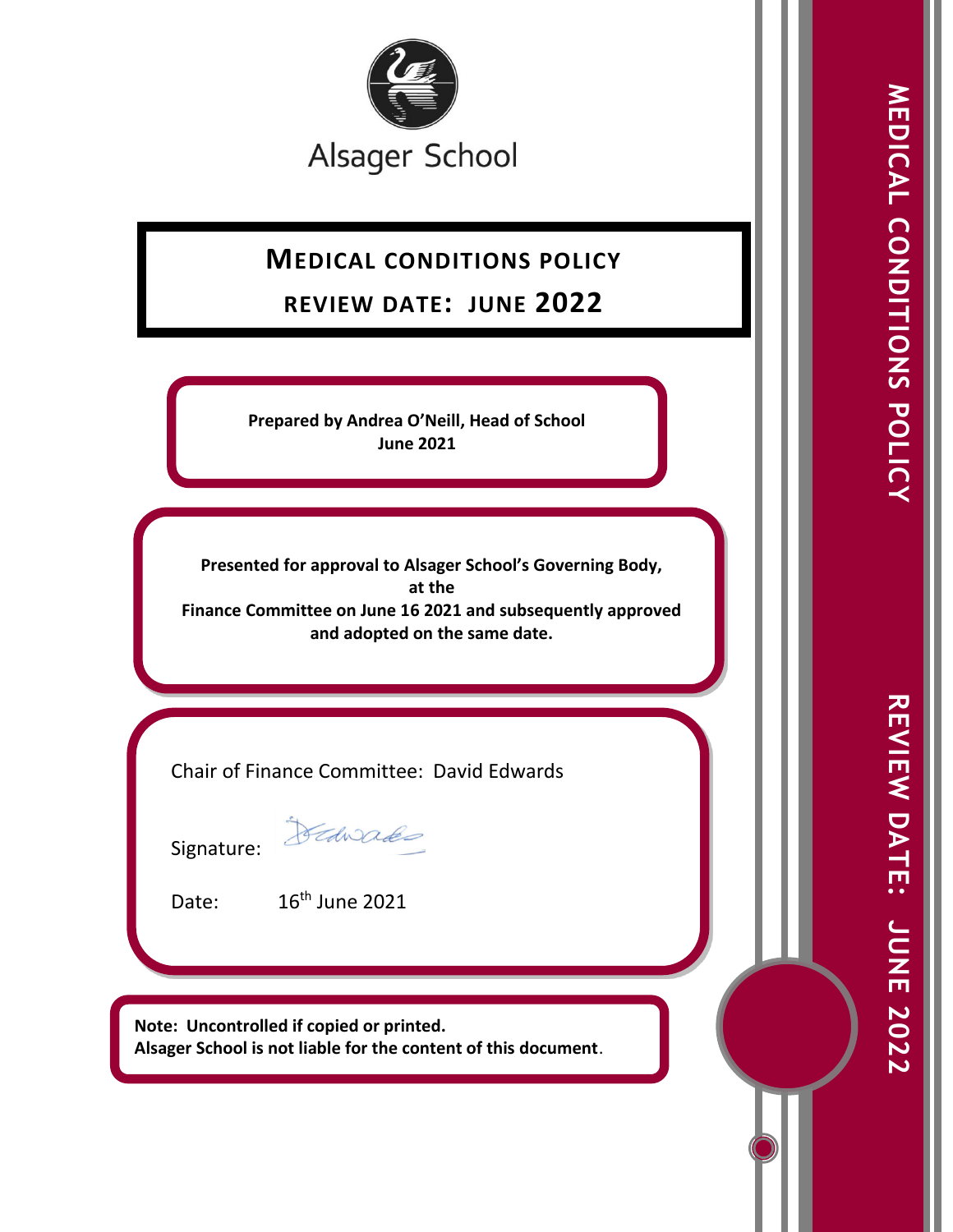### **Rationale**

Our core purpose is to enable all students to learn and to achieve.

#### **To facilitate this**:

- $\triangleright$  Alsager school is an inclusive community that aims to support and welcome pupils with medical conditions
- $\triangleright$  Alsager school aims to provide all students with all medical conditions the same opportunities as others at school.

#### **Purpose**

 $\triangleright$  Alsager school will provide a framework for dealing with illness or injury in a fair manner and will refer to LA Guidelines, National Guidelines, Medical Conditions at School Policy, and Every Child Matters Principles. This school's medical conditions policy has been drawn up in consultation with a wide range of local key stakeholders within both the school and health settings.

#### **We will help to ensure they can:**

- $\triangleright$  be healthy
- $\triangleright$  stay safe
- $\triangleright$  enjoy and achieve
- $\triangleright$  make a positive contribution
- $\triangleright$  achieve economic well-being
- $\triangleright$  The school ensures all staff understand their duty of care to children and young people in the event of an emergency
- $\triangleright$  All staff feel confident in knowing what to do in an emergency
- $\triangleright$  This school understands that certain medical conditions are serious and can be potentially life threatening, particularly if ill managed or misunderstood
- $\triangleright$  This school understands the importance of medication being taken as prescribed
- $\triangleright$  All staff understand the common medical conditions that affect children at this school.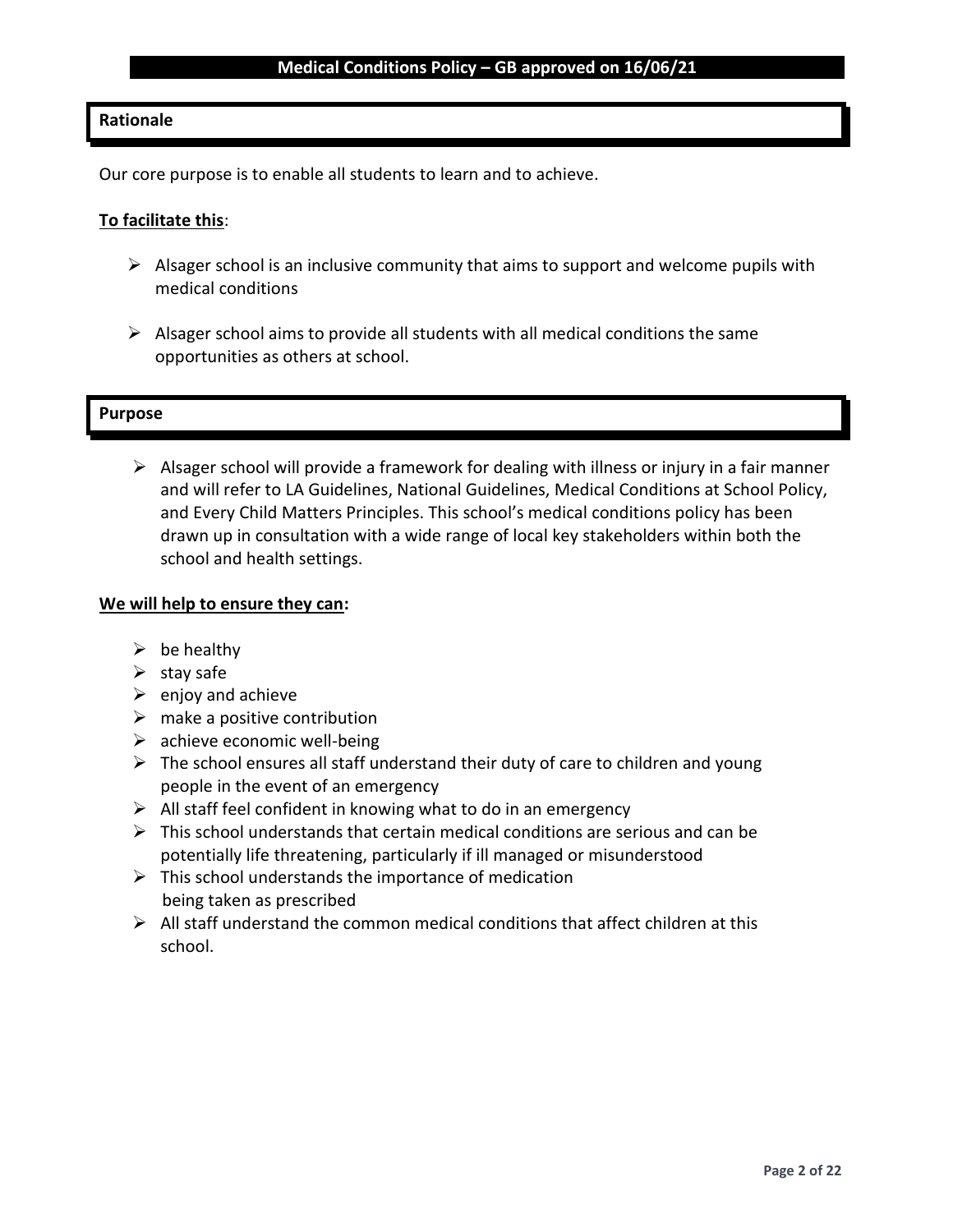#### **Policy framework**

- **1.** Alsager school is an inclusive community that aims to support and welcome students with medical conditions.
- **2.** Alsager school's medical conditions policy is drawn up in consultation with a widerange of local key stakeholders within both the school and health settings.
- **3.** The medical conditions policy is supported by a clear communication plan for staff, parents\* and other key stakeholders to ensure its full implementation.
- **4.** All relevant staff understand and are trained in what to do in an emergency for the most common serious medical conditions at this school.
- **5.** All staff understand and are trained in the school's general emergency procedures.
- **6.** Alsager school has clear guidance on the administration of medication at school.
- **7.** Alsager school has clear guidance on the storage of medication at school.
- **8.** Alsager school has clear guidance about record keeping.
- **9.** Alsager school, as far as is reasonably possible, ensures that the whole school environment is inclusive and favourable to students with medical conditions. This includes the physical environment, as well as social, sporting and educational activities.
- **10.** Alsager school is aware of the common triggers that can make common medical conditions worse or can bring on an emergency. The school is continually working towards reducing or eliminating these health and safety risks.
- **11.** Each member of the school and health community knows their roles and responsibilities in maintaining and implementing an effective medical conditions policy.
- **12.** The medical conditions policy is regularly reviewed, evaluated and updated.

\* The term 'parent' implies any person or body with parental responsibility such as foster parent, carer, guardian or local authority.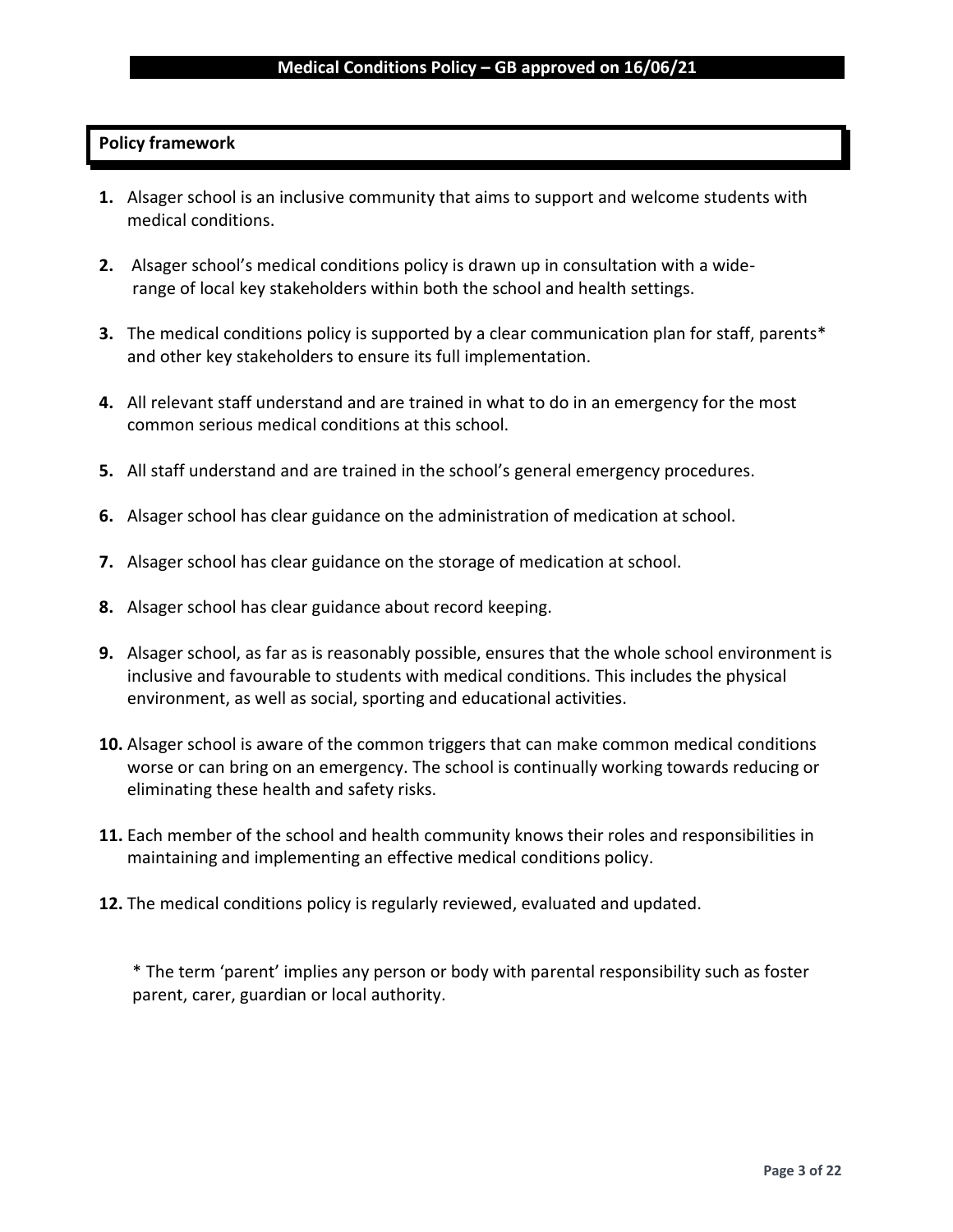## **Policy guidelines**

- **1. Alsager School is an inclusive community that aims to support and welcome students with medical conditions.**
- **a.** Alsager School understands that it has a responsibility to make the school welcoming and supportive to students with medical conditions who currently attend and to those who may enrol in the future.
- **b.** Alsager School aims to provide all children with all medical conditions the same opportunities as others at school. We will help to ensure they can:
- $\triangleright$  be healthy
- $\triangleright$  stay safe
- $\triangleright$  enjoy and achieve
- $\triangleright$  make a positive contribution
- $\triangleright$  achieve economic well-being
- **c.** Students with medical conditions are encouraged to take control of their condition. Students feel confident in the support they receive from the school to help them do this.
- **d.** Alsager school aims to include all students with medical conditions in all school activities.
- **e.** Parents\* of students with medical conditions feel secure in the care their children receive at this school.
- **f.** Alsager school ensures all staff understand their duty of care to children and young people in the event of an emergency.
- **g.** All staff feel confident in knowing what to do in an emergency.
- **h.** Alsager school understands that certain medical conditions are serious and can be potentially life-threatening, particularly if ill managed or misunderstood.
- **i.** All staff understand the common medical conditions that affect children at this school. Staff receive training on the impact this can have on students.
- **j.** The medical conditions policy is understood and supported by the whole school and local health community.

\* The term 'parent' implies any person or body with parental responsibility such as foster parent, carer, guardian or local authority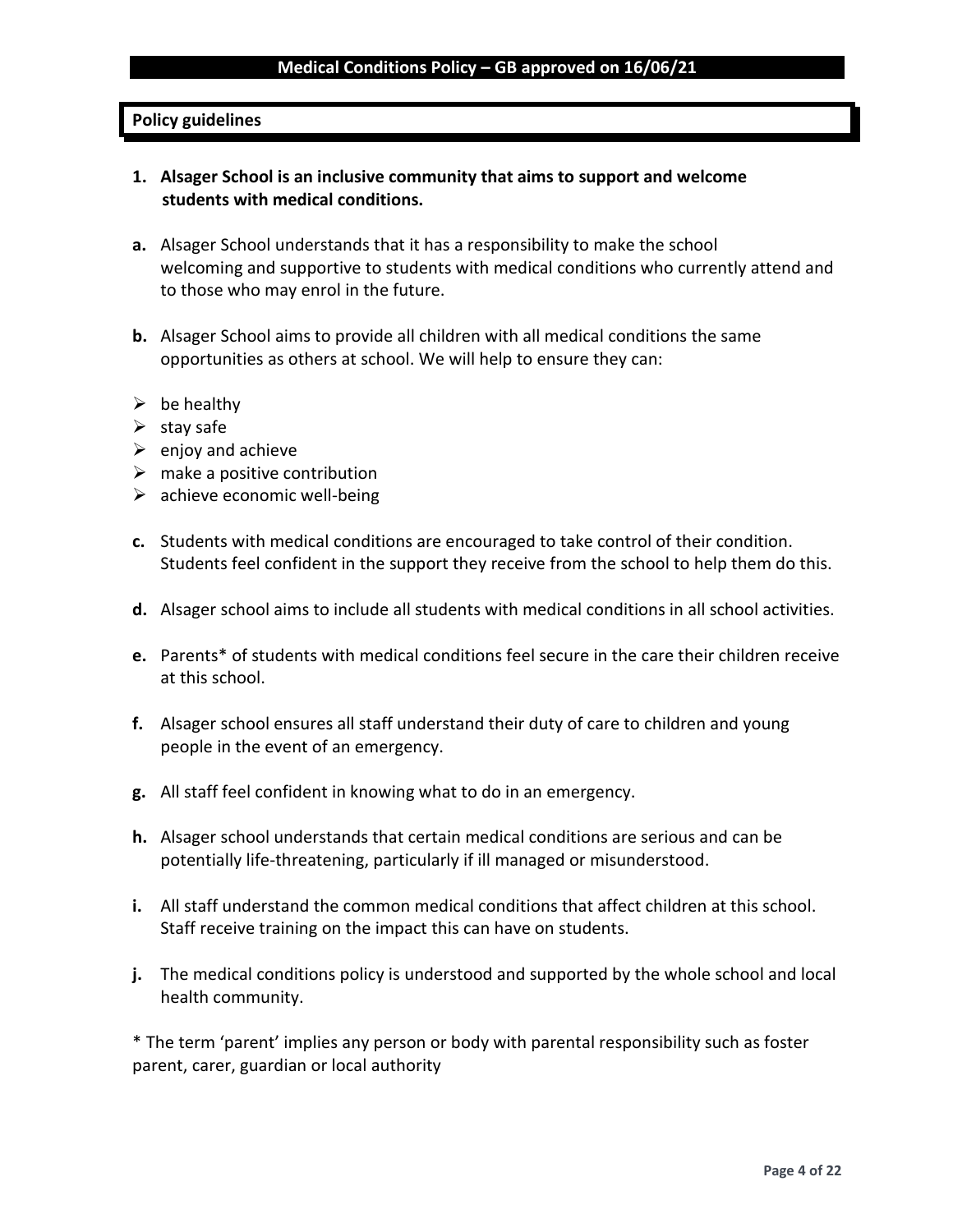- **2. The school's medical conditions policy has been drawn up in consultation with a wide range of local key stakeholders within both the school and health settings.**
- **a)** These key stakeholders include:
	- $\triangleright$  students with medical conditions
	- ➢ parents
	- ➢ school nurse
	- $\triangleright$  head teacher
	- $\triangleright$  teachers
	- $\triangleright$  special educational needs coordinator
	- $\triangleright$  pastoral care/welfare officer
	- $\triangleright$  members of staff trained in first aid
	- $\geq$  all other school staff
	- $\triangleright$  local healthcare professionals
	- $\triangleright$  school governors
- **b)** The views of students with various medical conditions were actively sought and considered central to the consultation process.
- **c)** This school recognises the importance of providing feedback to those involved in the development process and is committed to acknowledging input and providing follow-up to suggestions put forward.
- **3. The medical conditions policy is supported by a clear communication plan for staff, parents and other key stakeholders to ensure its full implementation**
- **a)** Students are informed and regularly reminded about the medical conditions policy:
	- $\triangleright$  through school-wide communication via the school website where it is available all year round
- **b)** On an annual basis all parents are reminded of the school's medical conditions policy
	- $\triangleright$  at the start of the school year for those students who have a known medical condition when communication is sent out about Healthcare Plans
	- $\triangleright$  when their child is enrolled as a new student
	- $\triangleright$  through school-wide communication via the school website where it is available all year round
- **c)** School staff are informed and regularly reminded about the medical conditions policy:
	- $\triangleright$  Reminding them before Healthcare Plans are distributed to parents.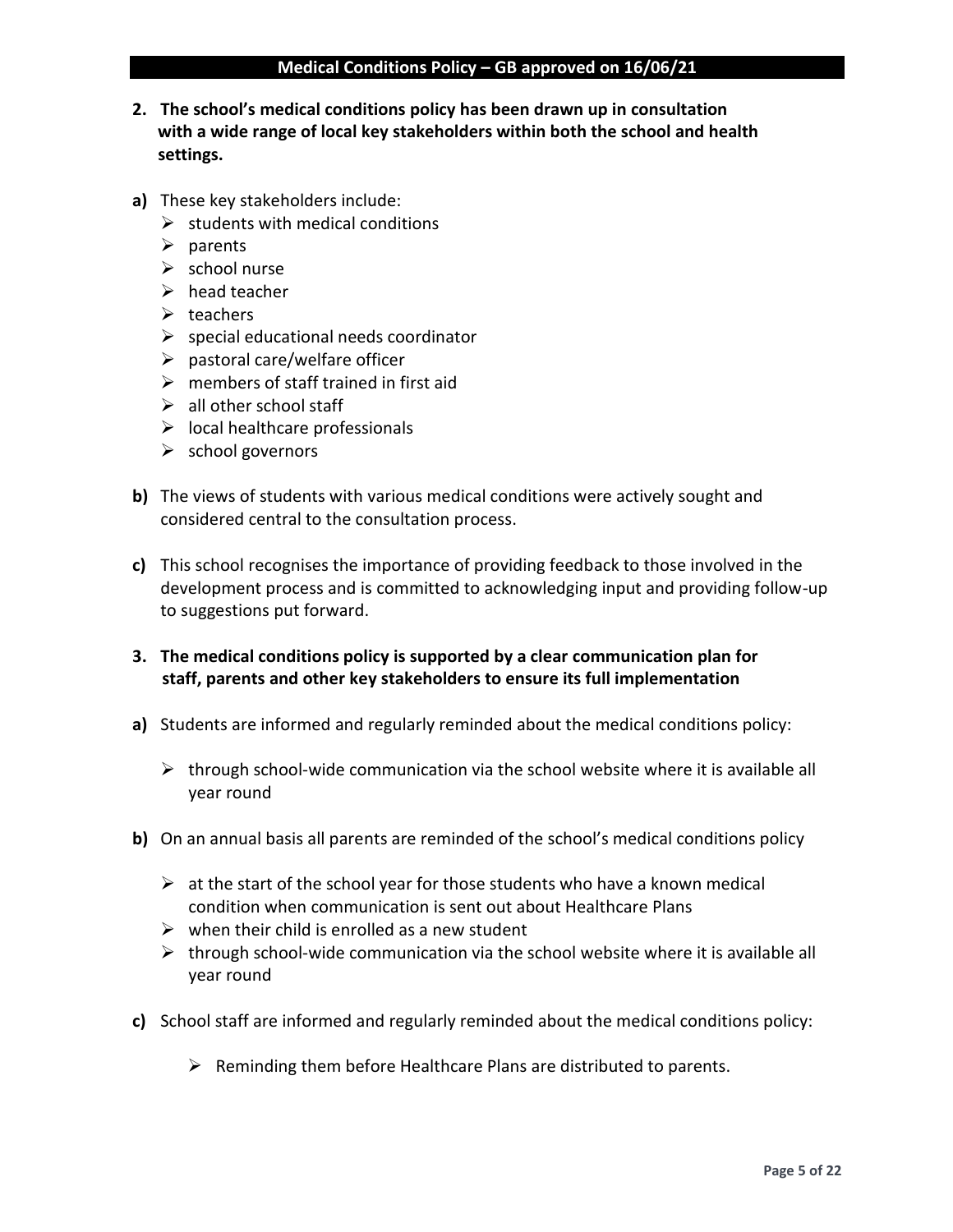### **4. All staff understand and are trained in what to do in an emergency for the most common serious medical conditions at this school.**

- **a)** All staff at this school are aware of the most serious medical conditions at this school.
- **b)** Staff at this school understand their duty of care to students in the event of an emergency. In an emergency situation school staff are required under common law duty of care to act like any reasonably prudent parent. This may include administering medication.
- **c)** All staff who work with groups of students at this school should know where to get help and assistance in an emergency for the students in their care with medical conditions.
- **d)** A list of pupils with the most serious conditions at this school is displayed in the staffroom for all staff.
- **e)** Alsager School uses Healthcare Plans to inform the appropriate staff of students in their care who may need emergency help.
- **f)** Alsager School has procedures in place so that a copy of the student's Healthcare Plan is sent to the emergency care setting with the student. On occasions when this is not possible, the form is sent (or the information on it is communicated) to the hospital as soon as possible.

## **5. All staff understand and are trained in the school's general emergency Procedures**

- **a)** All staff know what action to take in the event of a medical emergency. This includes:
	- $\triangleright$  how to contact emergency services and what information to give
	- $\triangleright$  who to contact within the school.
- **b)** Action to take in a general medical emergency is displayed in prominent locations for staff.
- **c)** If a student needs to be taken to hospital, and the parent has not arrived at school, a member of staff will always accompany them and will stay with them until a parent arrives (if the student is under 16 years of age). The school tries to ensure that the staff member will be one the student knows.
- **d)** Staff should not take students to hospital in their own car. This school has clear guidance from the local authority on when (and if) this is appropriate.
- **6. Alsager School has clear guidance on the administration of medication at school.** Refer to the Administration of Medication in school policy.
- **7.** Alsager School has clear guidance about record keeping.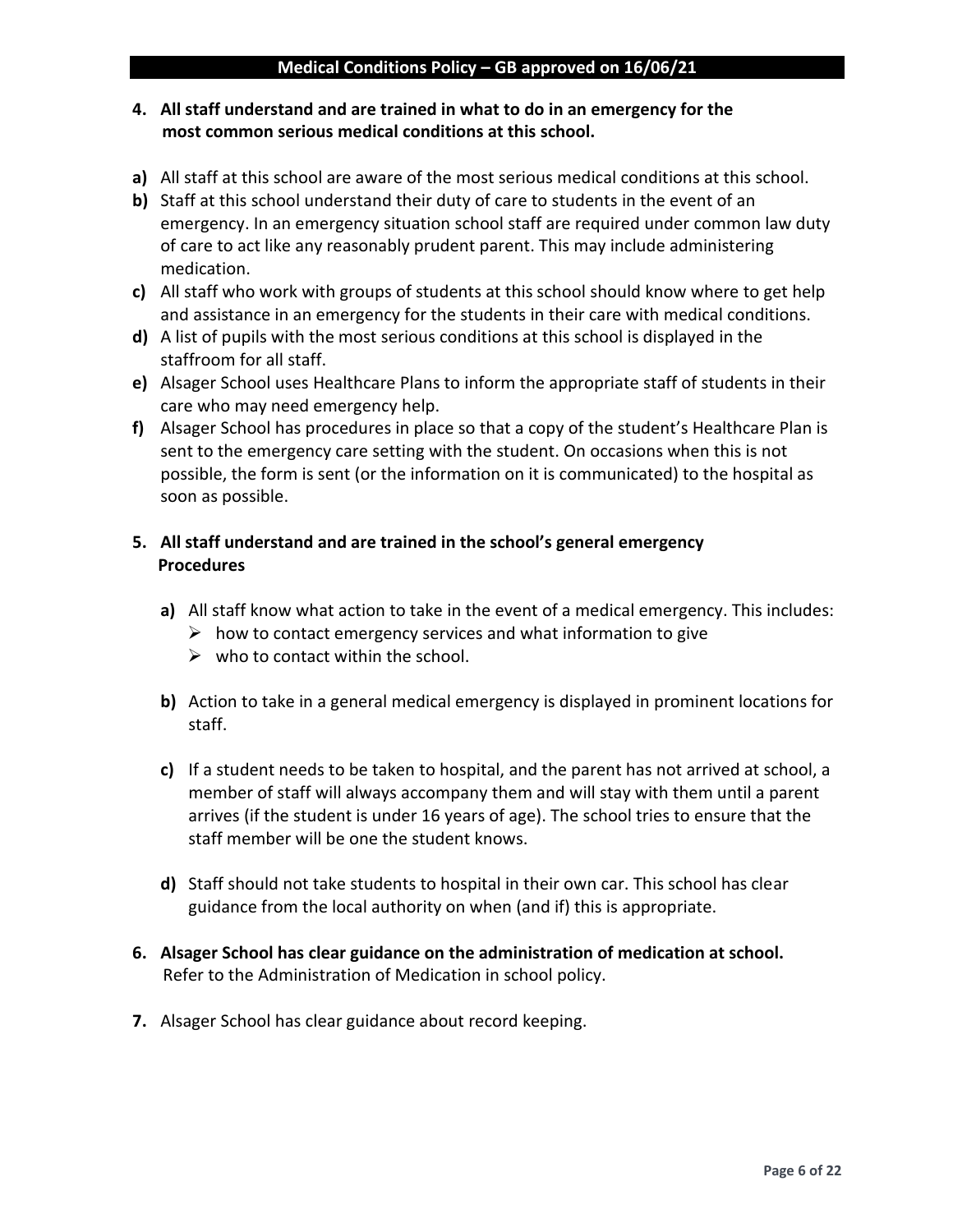#### **Data collection sheets**

**a.** Parents at this school are asked if their child has any health conditions or health issues on an annual basis through the data collection process. Parents of new students starting at other times during the year are also asked to provide this information on admissions.

#### **Healthcare Plans**

#### **Drawing up Healthcare Plans**

- **b.** This school uses a Healthcare Plan to record important details about individual children's medical needs at school, their triggers, signs, symptoms, medication and other treatments. Further documentation can be attached to the Healthcare Plan if required.
- **c.** A Healthcare Plan, accompanied by an explanation of why and how it is used, is sent to all parents of students with a long-term medical condition. This is sent:
	- $\triangleright$  At the start of the school year
	- $\triangleright$  At enrolment
	- $\triangleright$  When a diagnosis is first communicated to the school.
- **d.** If a student has a short-term medical condition that requires medication during school hours, a request to store medication form, plus explanation is given to the student's parents to complete. This form can also be found in the student planner.
- **e.** The parents, healthcare professional (if required) and student (if appropriate) with a medical condition, are asked to complete the student's Healthcare Plan together. Parents then return these completed forms to the school.
- **f.** Alsager School ensures that a relevant member of school staff is also present, if required, to help draw up a Healthcare Plan for students with complex healthcare or educational needs.

#### **School Healthcare Plan register**

- **g.** Healthcare Plans are used to create a centralised register of students with medical needs. An identified member of staff has responsibility for the register.
- **h.** The responsible member of staff follows up with the parents any further details on a student's Healthcare Plan required or if permission for administration of medication is unclear or incomplete.

#### **Ongoing communication and review of Healthcare Plans**

- **i.** Parents at this school are annually reminded to update their child's Healthcare Plan if their child has a medical emergency or if there have been changes to their symptoms (getting better or worse), or their medication and treatments change.
- **j.** Every student with a Healthcare Plan at this school has their plan reviewed at least once a year.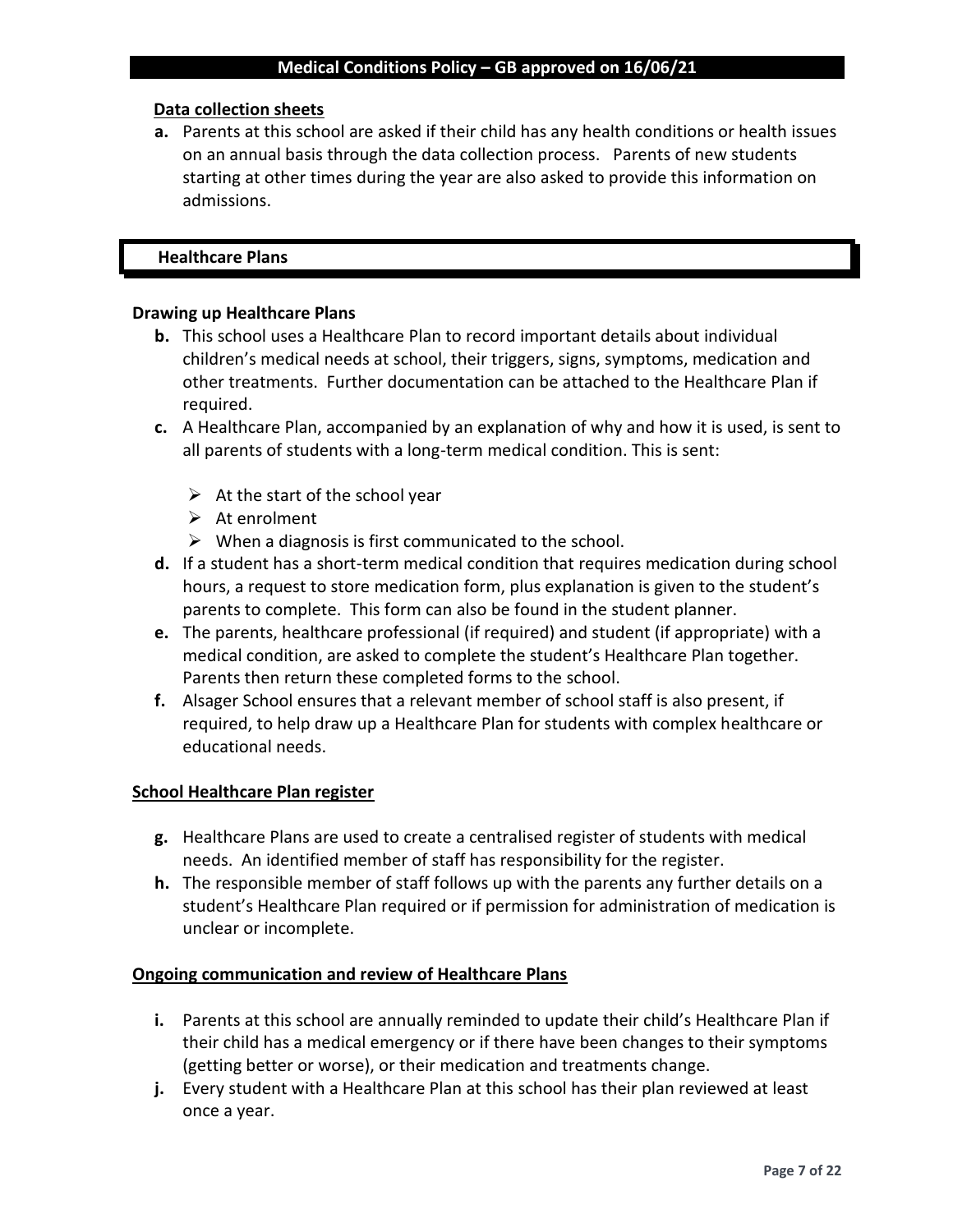#### **Storage and access to Healthcare Plans**

- **k.** Parents are provided with a copy of the student's current agreed Healthcare Plan.
- **l.** Healthcare Plans are kept in a secure central location.
- **m.** All members of staff who work with groups of students have access to the Healthcare Plans of students in their care.
- **n.** Staff are instructed that all students information must be protected to maintain confidentiality.

#### **Educational visits**

- **o.** Risk assessments are carried out by this school prior to any out-of-school visit and medical conditions are considered during this process. Factors this school considers include: how all students will be able to access the activities proposed, how routine and emergency medication will be stored and administered, and where help can be obtained in an emergency.
- **p.** This school understands that there may be additional medication, equipment or other factors to consider when planning residential visits. This school considers additional medication and facilities that are normally available at school.
- **q.** Risk assessments are carried out before students start any work experience or off-site educational placement. It is this school's responsibility to ensure that the placement is suitable, including travel to and from the venue for the student. Permission is sought from the student and their parents before any medical information is shared with an employer or other education provider.

#### **The Governing Body**

#### **The Governing Body has a responsibility to:**

- $\triangleright$  ensure the health and safety of their employees and anyone else on the premises or taking part in school activities (this includes all students). This responsibility extends to those staff and others leading activities taking place off-site, such as visits, outings or field trips
- $\triangleright$  ensure health and safety policies and risk assessments are inclusive of the needs of students with medical conditions
- $\triangleright$  make sure the medical conditions policy is effectively monitored and evaluated and regularly updated
- $\triangleright$  report to parents, students, school staff and the local authority about the successes and areas for improvement of this school's medical conditions policy
- $\triangleright$  provide indemnity for staff who volunteer to administer medication to students with medical conditions.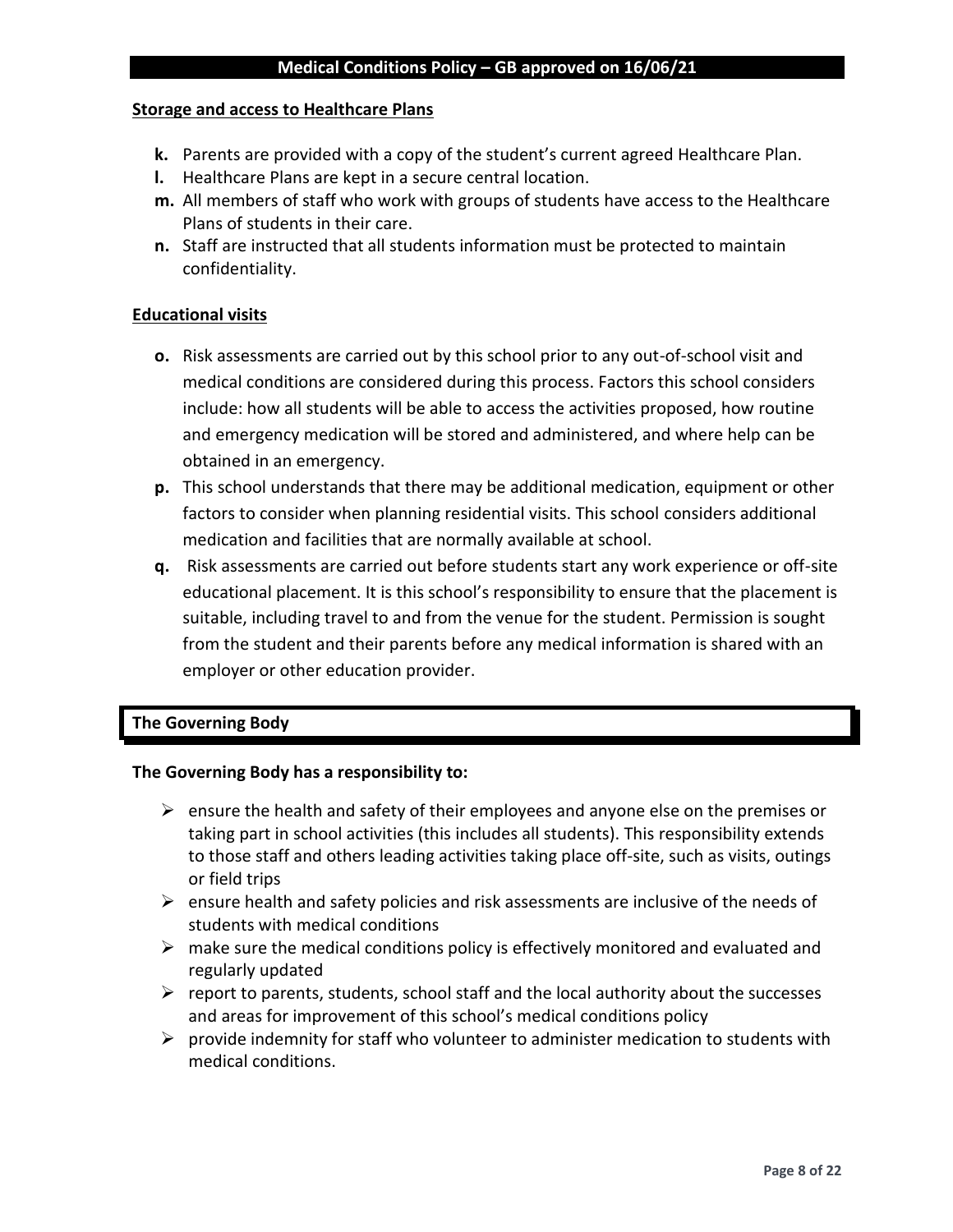#### **Head teacher**

#### **This school's head teacher has a responsibility to:**

- $\triangleright$  ensure the school is inclusive and welcoming and that the medical conditions policy is in line with local and national guidance and policy frameworks
- $\triangleright$  liaise between interested parties including students, school staff, special educational needs coordinators, pastoral support/welfare officers, teaching assistants, school nurses, parents, governors, the school health service, the local authority transport service, and local emergency care services
- $\triangleright$  ensure the policy is put into action, with good communication of the policy to all
- $\triangleright$  ensure every aspect of the policy is maintained
- $\triangleright$  ensure that information held by the school is accurate and up to date and that there are good information sharing systems in place using students' Healthcare Plans
- $\triangleright$  ensure student confidentiality
- $\triangleright$  assess the training and development needs of staff and arrange for them to be met
- $\triangleright$  ensure all supply teachers and new staff know the medical conditions policy
- $\triangleright$  delegate a staff member to check the expiry date of medicines kept at school and maintain the school medical conditions register
- $\triangleright$  monitor and review the policy at least once a year
- $\triangleright$  report back to all key stakeholders about implementation of the medical conditions policy.

#### **All school staff**

#### **All staff at this school have a responsibility to:**

- $\triangleright$  be aware of the potential triggers, signs and symptoms of common medical conditions and know what to do in an emergency
- $\triangleright$  understand the school's medical conditions policy
- $\triangleright$  know which students in their care have a medical condition and be familiar with the content of the student's Healthcare Plan
- $\triangleright$  allow all students to have immediate access to their emergency medication
- $\triangleright$  maintain effective communication with parents including informing them if their child has been unwell at school
- $\triangleright$  ensure students who carry their medication with them have it when they go on a school visit or out of the classroom
- $\triangleright$  be aware of students with medical conditions who may be experiencing bullying or need extra social support
- $\triangleright$  understand the common medical conditions and the impact it can have on students (students should not be forced to take part in any activity if they feel unwell)
- $\triangleright$  ensure all students with medical conditions are not excluded unnecessarily from activities they wish to take part in
- $\triangleright$  ensure students have the appropriate medication or food with them during any exercise and are allowed to take it when needed.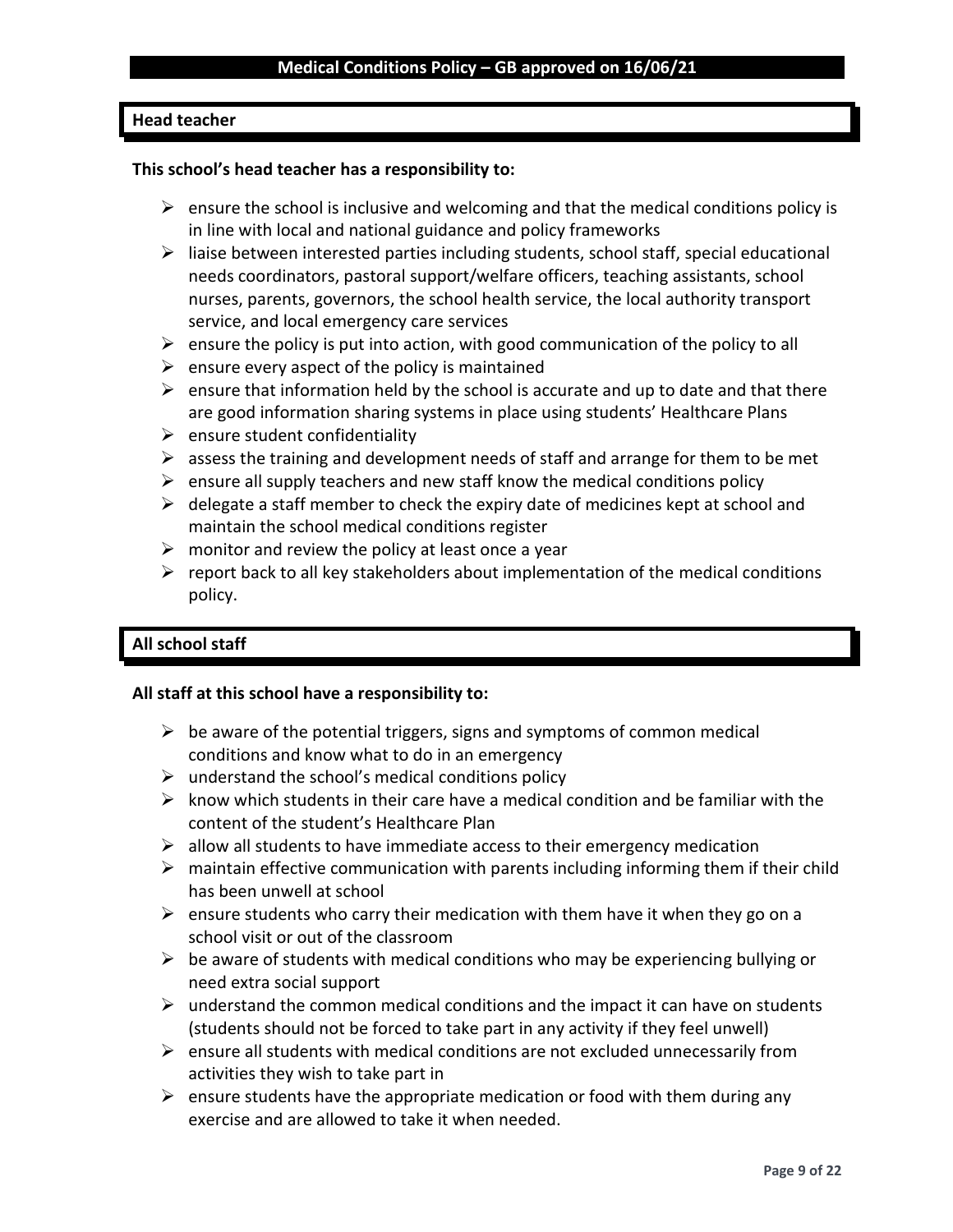#### **Teaching staff**

#### **Teachers have a responsibility to:**

- $\triangleright$  ensure students who have been unwell catch up on missed school work
- $\triangleright$  be aware that medical conditions can affect a student's learning and provide extra help when students need it
- $\triangleright$  liaise with parents, the student's healthcare professionals, special educational needs coordinator and welfare officers if a child is falling behind with their work because of their condition
- $\triangleright$  use opportunities such as SPIRIT learning and other areas of the curriculum to raise student awareness about medical conditions.

#### **School nurse**

#### **The school nurse has a responsibility to:**

- $\triangleright$  help update the school's medical conditions policy
- $\triangleright$  help provide regular training for school staff in managing the most common medical conditions at school
- $\triangleright$  provide information about where the school can access other specialist training.

#### **First aider**

#### **First aiders have a responsibility to:**

- $\triangleright$  give immediate help to casualties with common injuries or illnesses and those arising from specific hazards with the school
- $\triangleright$  when necessary ensure that an ambulance or other professional medical help is called.

#### **Special educational needs coordinators**

#### **Special educational needs coordinators have the responsibility to:**

- $\triangleright$  help update the school's medical condition policy
- $\triangleright$  know which students have a medical condition and which have special educational needs because of their condition
- $\triangleright$  ensure students who have been unwell catch up on missed schoolwork
- $\triangleright$  the SENCO has responsibility for transitional arrangements
- $\triangleright$  ensure teachers make the necessary arrangements if a student needs special consideration or access arrangements in exams or course work.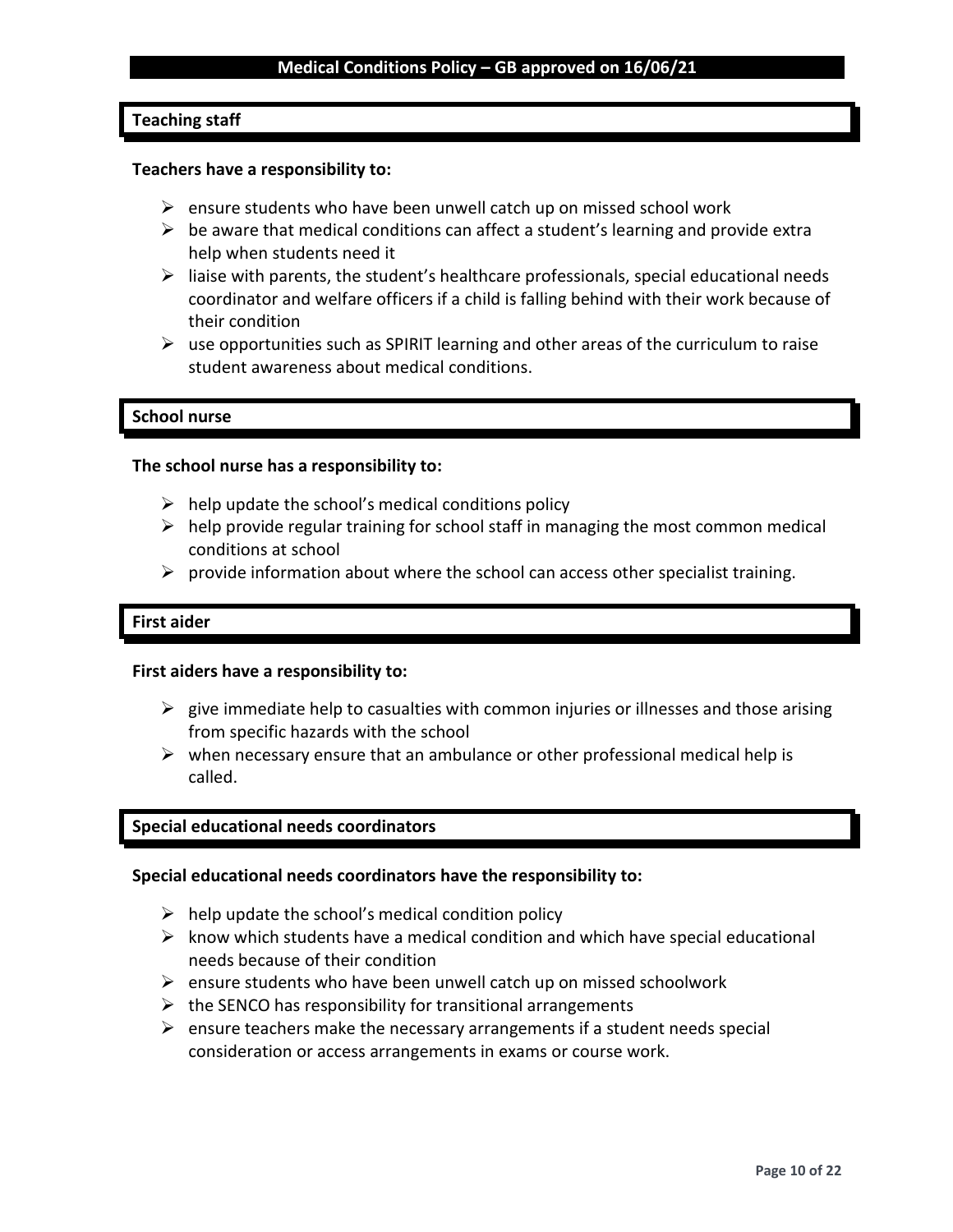#### **Student Services**

#### **Student Services has the responsibility to:**

- $\triangleright$  help update the school's medical conditions policy
- $\triangleright$  know which students have a medical condition and which have special educational needs because of their condition
- $\triangleright$  ensure all students with medical conditions are not excluded unnecessarily from activities they wish to take part in.

#### **The Child**

- $\triangleright$  Children who are competent will be expected to take responsibility for managing their own medicines and procedures. Full details can be found on the Administration of Medication Policy.
- $\triangleright$  If pupils refuse to take medication or to carry out a necessary procedure, parents will be informed so that alternative options can be explored.
- $\triangleright$  Where a child is not able to self-administer medication, the medication will be administered by a member of staff. Full details can be found on the Administration of Medication Policy.

#### **Staff Training**

Teachers and support staff who undertake responsibilities under this policy will receive the following training externally:

• EPIPEN Training

The clinical lead for this training is the School Nursing Team.

• Other specific training will be considered on a case by case basis but it must be reasonable and proportionate in terms of the implications for staff and expectations for parents/carers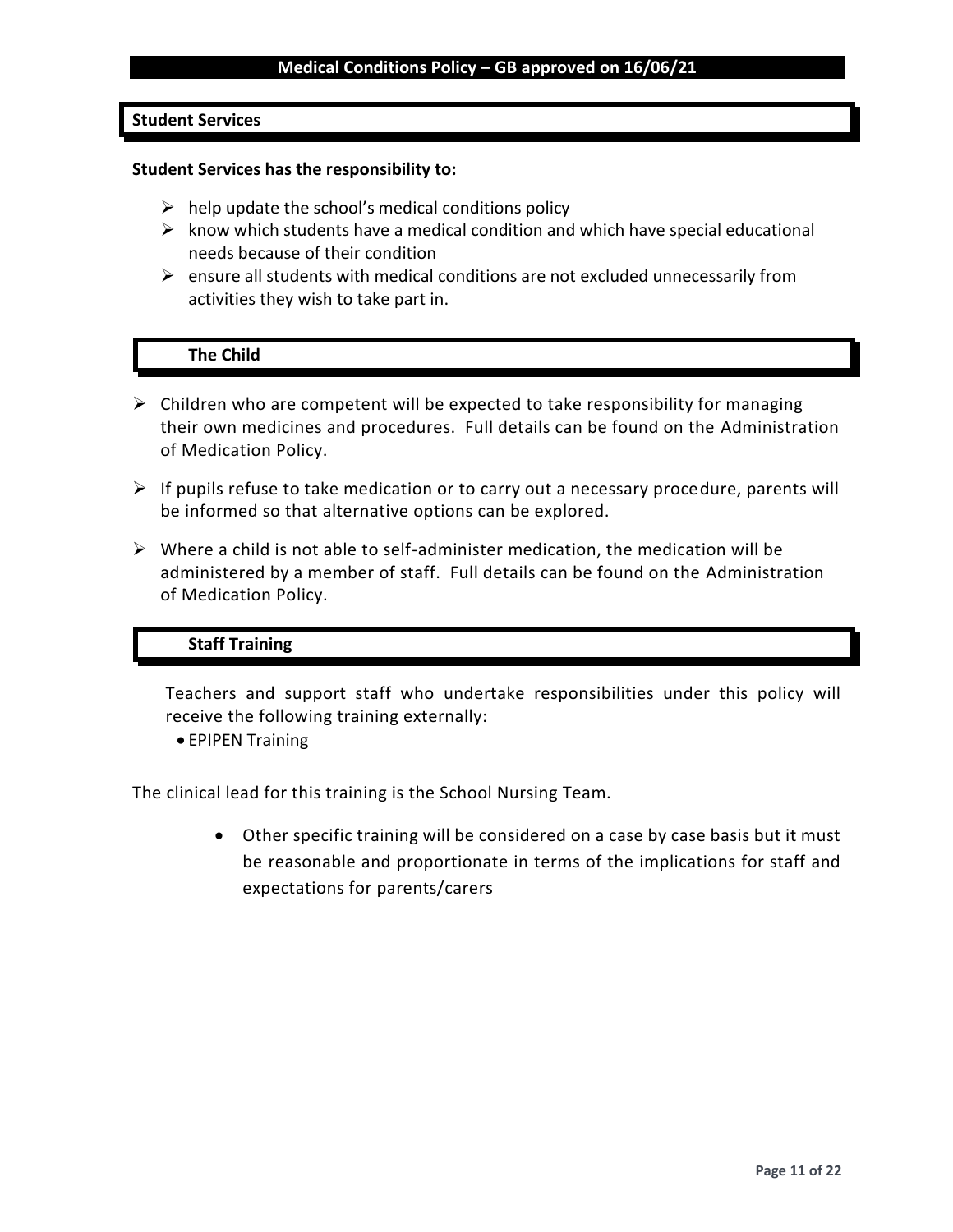#### **Avoiding Unacceptable Practice**

Alsager School understands that the following behaviour is unacceptable:

- $\triangleright$  Assuming that pupils with the same condition require the same treatment.
- $\triangleright$  Ignoring the views of the pupil and/or their parents.
- $\triangleright$  Ignoring medical evidence or opinion.
- $\triangleright$  Sending pupils home frequently or preventing them from taking part in activities at school
- $\triangleright$  Sending the pupil to the medical room or school office alone if they become ill.
- $\triangleright$  Penalising pupils with medical conditions for their attendance record where the absences relate to their condition.
- $\triangleright$  Making parents feel obliged or forcing parents to attend school to administer medication or provide medical support, including toilet issues.
- $\triangleright$  Creating barriers to children participating in school life, including school trips.
- $\triangleright$  Refusing to allow pupils to eat, drink or use the toilet when they need to in order to manage their condition.

#### **Complaints**

The details of how to make a complaint can be found in the Complaints Policy:

Appendices: These can all be found below:

- 1. Individual Healthcare Plan implementation procedure
- 2. Individual Healthcare Plan template
- 3. Parental agreement for the school to administer medicine template
- 4. Record of medicine administered to an individual child for a short period of time template
- 5. Record of medicine administered to an individual child for a long time period template
- 6. Staff training record administration of medicines
- 7. Contacting emergency services
- 8. Model letter inviting parents to contribute to individual healthcare plan development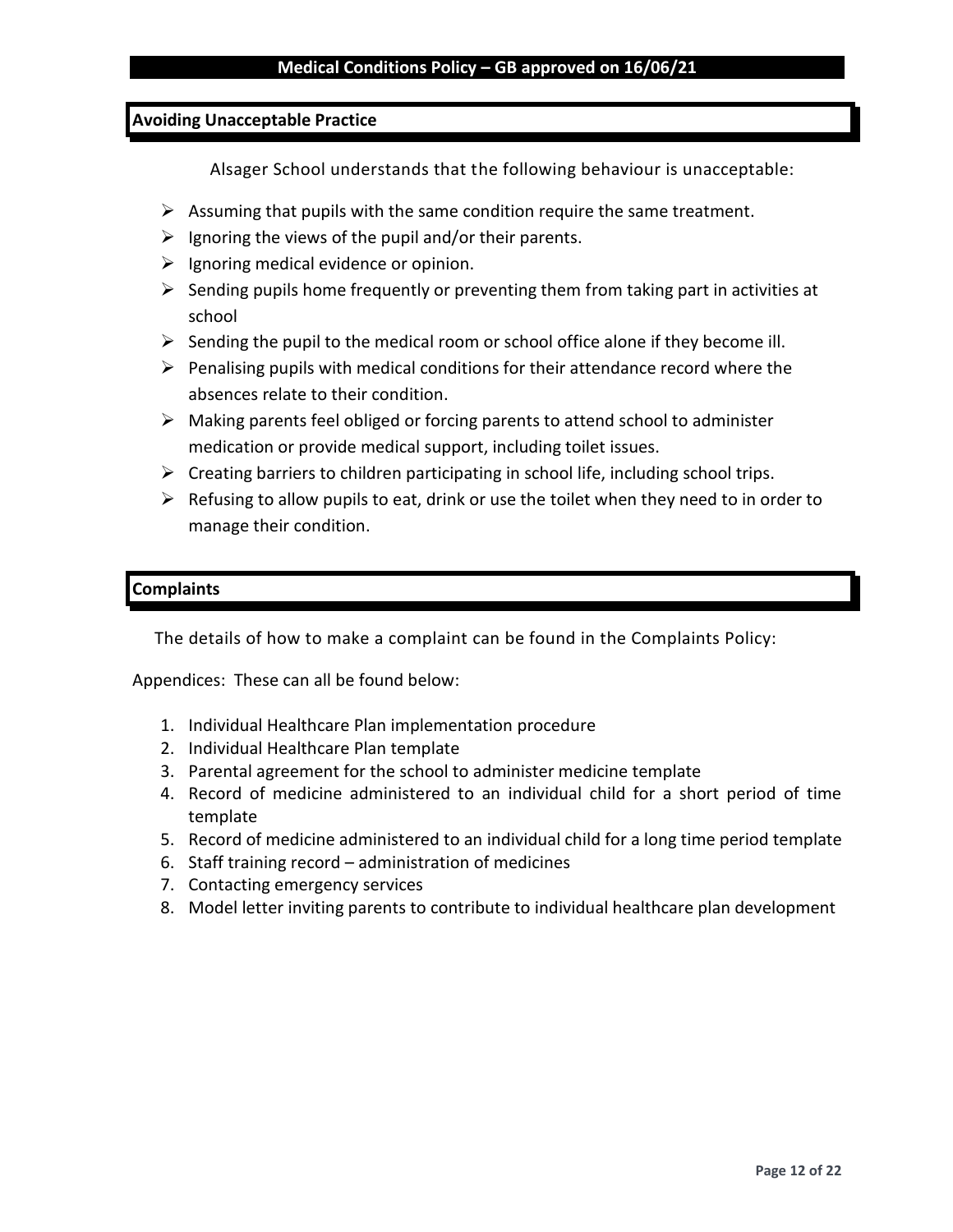## **Appendix 1 Individual Health Care Plan (IHCP) implementation procedure**

|           | • Parent or healthcare professional or primary school informs<br>school that child has medical condition or is due to return<br>from long-term absence, or that needs have changed. |
|-----------|-------------------------------------------------------------------------------------------------------------------------------------------------------------------------------------|
|           | • SENDCO co-ordinates meeting to discuss child's medical needs<br>and identifies member of school staff who will provide<br>support to the pupil.                                   |
|           | • Meeting held, if required, to discuss and agree on the need<br>for IHCP to include key school staff, child, parent and relevant<br>healthcare professionals.                      |
|           | • Develop IHCP in partnership with healthcare professionals, if<br>required and agree on who leads.                                                                                 |
| $\bar{5}$ | • School staff training needs identified.                                                                                                                                           |
|           | • Training delivered to staff - review date agreed.                                                                                                                                 |
|           | • IHCP's are uploaded onto the school system and staff are<br>made aware of student's name and conditions.                                                                          |
| 8         | • IHCP reviewed annually or when condition changes.<br>Parent/carer or healthcare professional to initiate. (Back to 3.)                                                            |
|           |                                                                                                                                                                                     |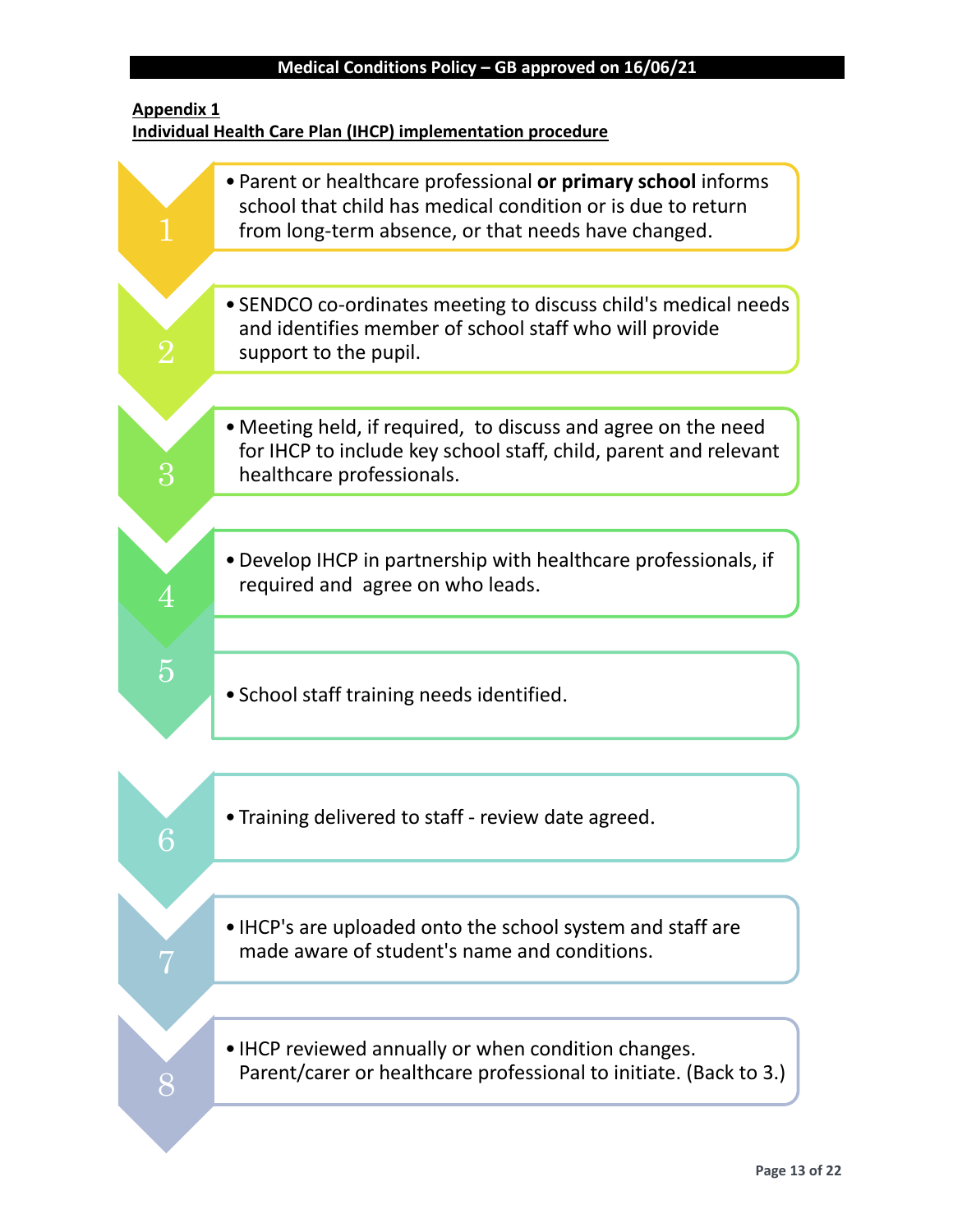**APPENDIX 2**



An Achieving School - A Caring Community

| <b>NAME</b>    |  |
|----------------|--|
| <b>ADDRESS</b> |  |
|                |  |
|                |  |
|                |  |
|                |  |

## **Healthcare Plan for a Pupil with Medical Needs**

|                       | Date:                                             |
|-----------------------|---------------------------------------------------|
| Photograph of student | Review Date: Annually, or when change is required |

| <b>Student Name:</b>     |  |
|--------------------------|--|
| Date of Birth:           |  |
| Reg Group:               |  |
| <b>Medical Practice:</b> |  |
| <b>Hospital Contact:</b> |  |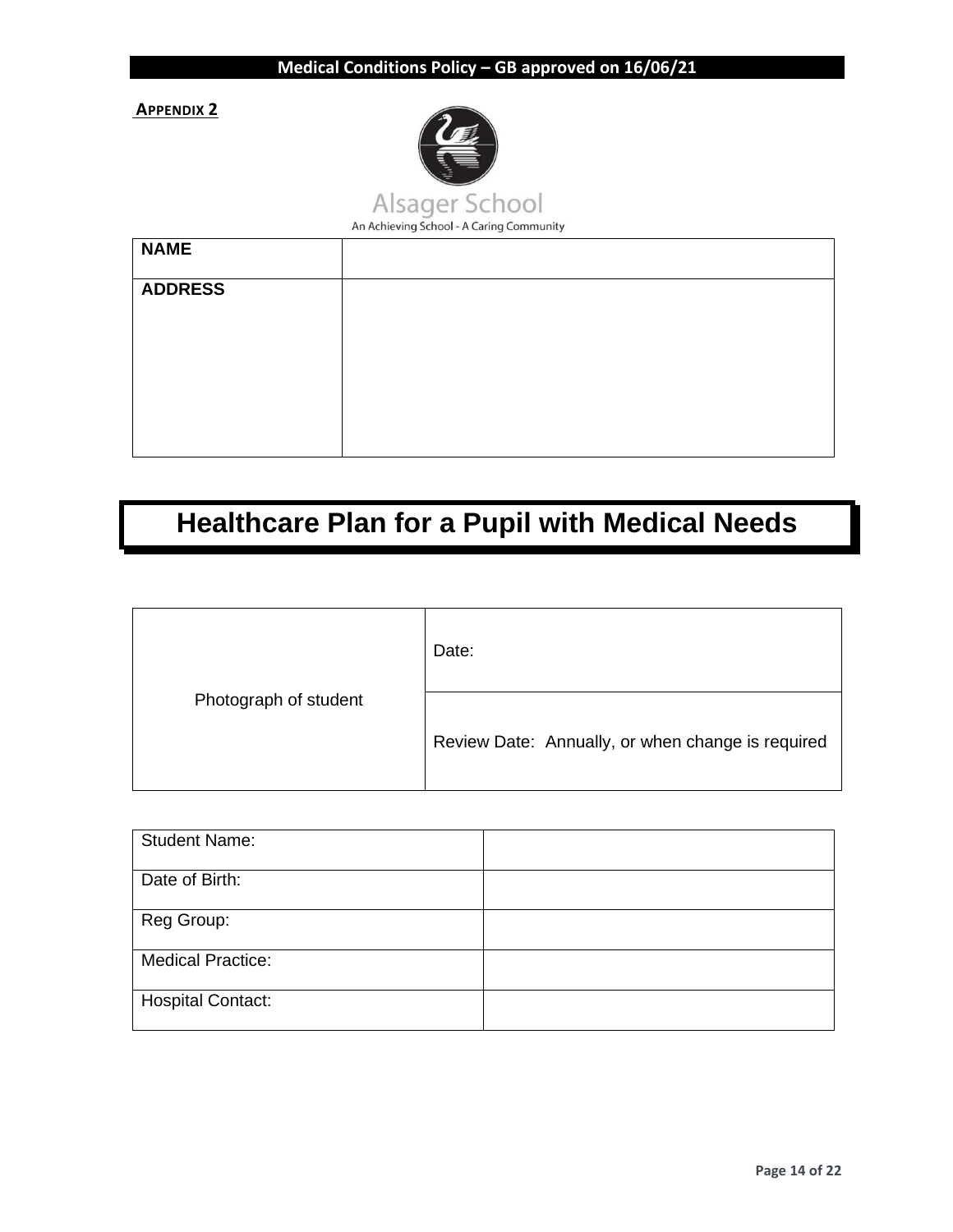## **Medical Condition(s)**

## **Contact Information**

| <b>Family Contact 1</b>                |  |
|----------------------------------------|--|
| Detailing name, relationship, parental |  |
| responsibility (T=true, F=false), home |  |
| and mobile telephone numbers.          |  |
| <b>Family Contact 2</b>                |  |
| Detailing name, relationship, parental |  |
| responsibility (T=true, F=false), home |  |
| and mobile telephone numbers.          |  |

## **Describe condition and give details of Pupil's individual symptoms:**

**Daily care requirements: (e.g. before sport/at lunchtime)**

**Describe what constitutes an emergency for the Pupil and, the action to take if this occurs:**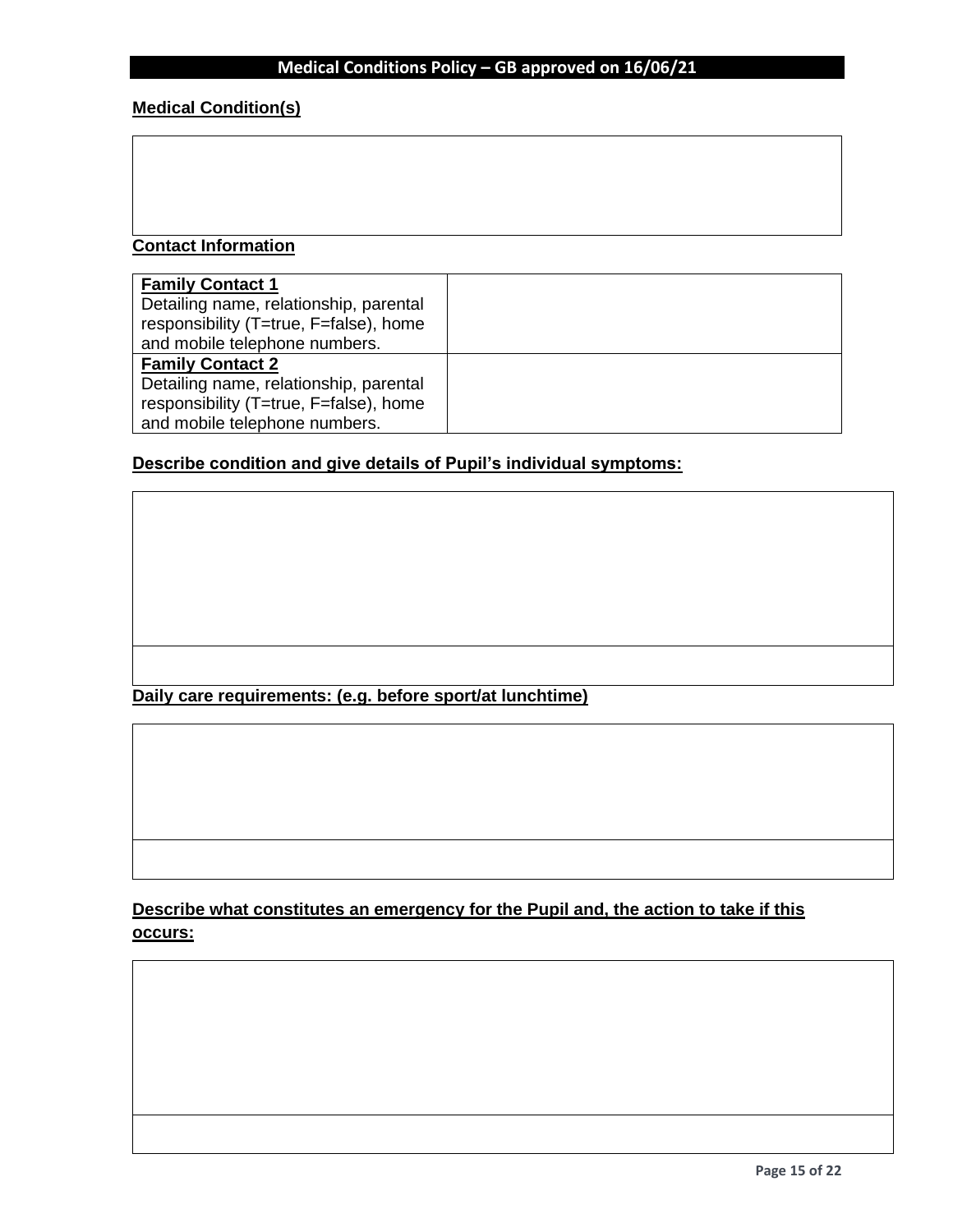#### **Follow up care:**

## **Who is responsible in an Emergency: (state if different on off-site activities)**

On site – Teacher in charge of lesson, first aider.

Off site – (trip/visit/activity) Teacher in charge and first aider attending from school. First aiders available on site of trip/visit/activity.

|                                                 | <b>SIGNATURE</b> | <b>DATE</b> |
|-------------------------------------------------|------------------|-------------|
| <b>PARENT/CARER SIGNATURE</b>                   |                  |             |
| <b>ALSAGER SCHOOL STAFF</b><br><b>SIGNATURE</b> |                  |             |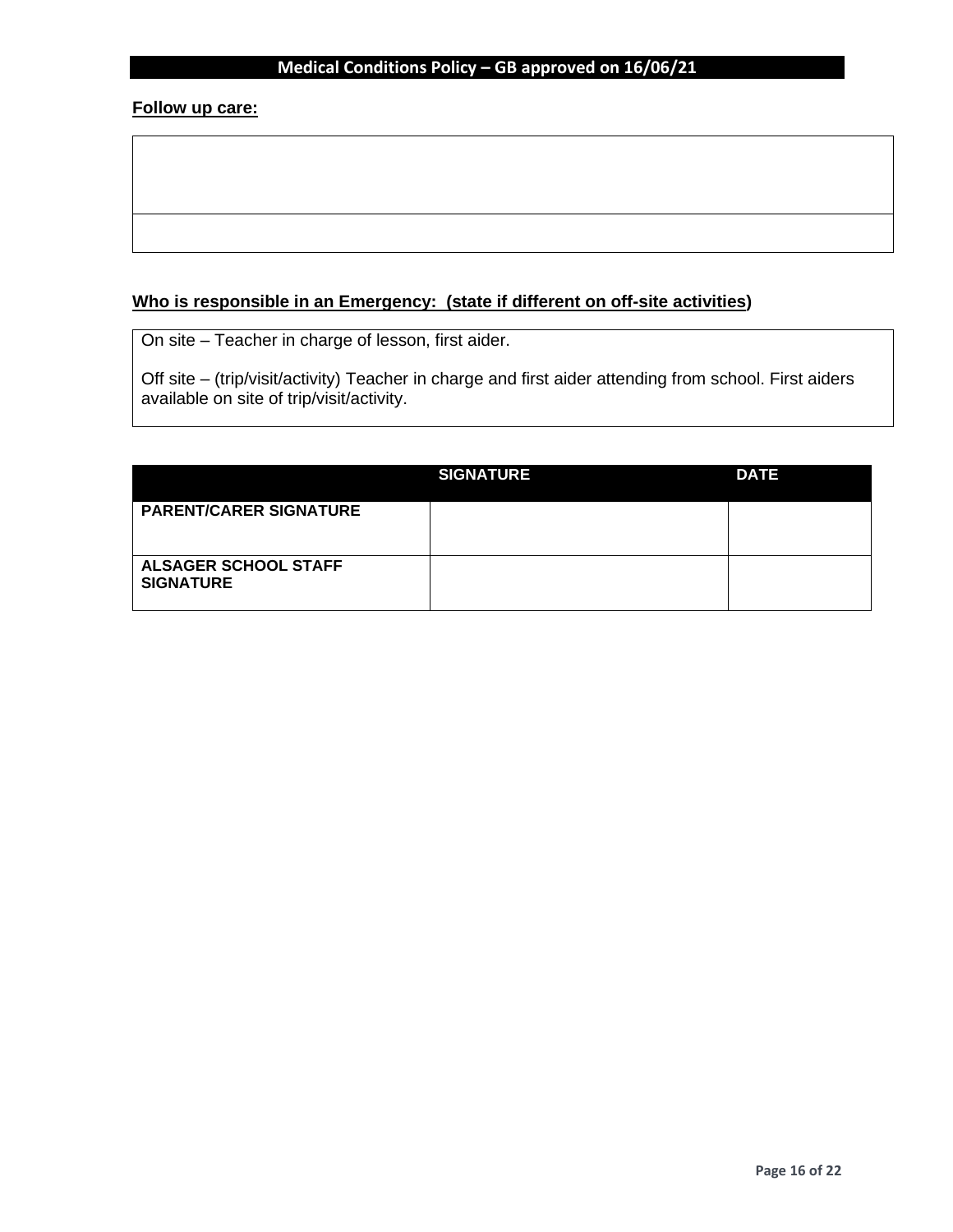## **Appendix 3 - REQUEST TO STORE MEDICATION**

|                                                              | (form group) be allowed to self-administer the following medicine(s) while at school:                                                                                                                                                                                       |
|--------------------------------------------------------------|-----------------------------------------------------------------------------------------------------------------------------------------------------------------------------------------------------------------------------------------------------------------------------|
|                                                              |                                                                                                                                                                                                                                                                             |
|                                                              |                                                                                                                                                                                                                                                                             |
| Medicine to be taken in school:                              |                                                                                                                                                                                                                                                                             |
|                                                              |                                                                                                                                                                                                                                                                             |
| FULL. Please tick <b>[</b>                                   | I confirm that the above medication has been prescribed by the family doctor, dentist or a hospital<br>doctor. It is in the original packaging, clearly labelled indicating contents, dosage and child's name in                                                            |
| a parent/carer before bringing their medication into school. | I confirm that ____________ dose(s) of medication has been taken by the child, under the supervision of                                                                                                                                                                     |
| responsible adult:                                           | I understand that the medicine must be delivered to school by me or the under-mentioned                                                                                                                                                                                     |
|                                                              |                                                                                                                                                                                                                                                                             |
|                                                              | I understand that the medicine will be kept in a secure cabinet/cupboard in the First Aid Room and<br>that my son/daughter will attend the office at the appropriate times and self-administer the<br>medicine. The remainder will then be secured in the designated place. |
|                                                              | The responsibility for administration of the medicine at all times remains with me or my child. The<br>school accepts no responsibility for administering of the medicine.                                                                                                  |
| administered.                                                | I understand that the school has no responsibility for ensuring that the correct dosage is self-                                                                                                                                                                            |
| school of any change of dosage immediately.                  | I accept that this is a service which the school is not obliged to undertake and also agree to inform the                                                                                                                                                                   |
|                                                              |                                                                                                                                                                                                                                                                             |
|                                                              |                                                                                                                                                                                                                                                                             |
| Note to parents/Carers:<br>or legal guardian of the child.   | Medication will not be accepted by the school unless this form is completed and signed by the parent                                                                                                                                                                        |

This agreement will be reviewed on a termly basis.

The Governors and Headteacher reserve the right to withdraw this service.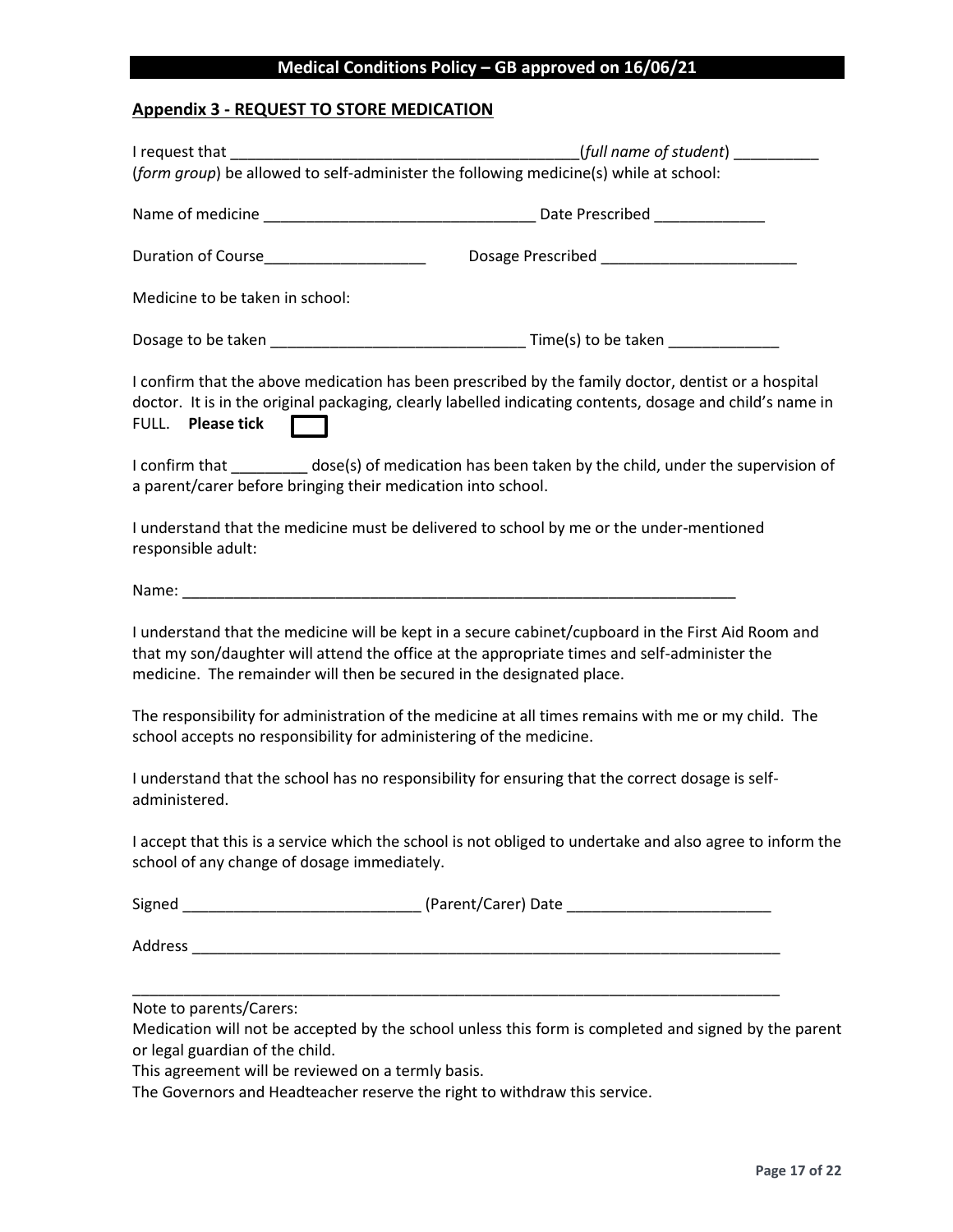## **APPENDIX 4 – SHORT TERM MEDICATION RECORD**

| <b>Name</b>        |                   | Form                      |                 |
|--------------------|-------------------|---------------------------|-----------------|
| <b>Medication</b>  |                   | <b>Dosage</b><br>required |                 |
| <b>Duration of</b> |                   | Time to be                |                 |
| Course:            |                   | Given                     |                 |
|                    |                   |                           |                 |
| <b>Date</b>        | <b>Time Given</b> | <b>Signature</b>          | <b>Comments</b> |
|                    |                   |                           |                 |
|                    |                   |                           |                 |
|                    |                   |                           |                 |
|                    |                   |                           |                 |
|                    |                   |                           |                 |
|                    |                   |                           |                 |
|                    |                   |                           |                 |
|                    |                   |                           |                 |
|                    |                   |                           |                 |
|                    |                   |                           |                 |
|                    |                   |                           |                 |
|                    |                   |                           |                 |

| Date        | <b>Received by:</b> |
|-------------|---------------------|
| Received    |                     |
| into School |                     |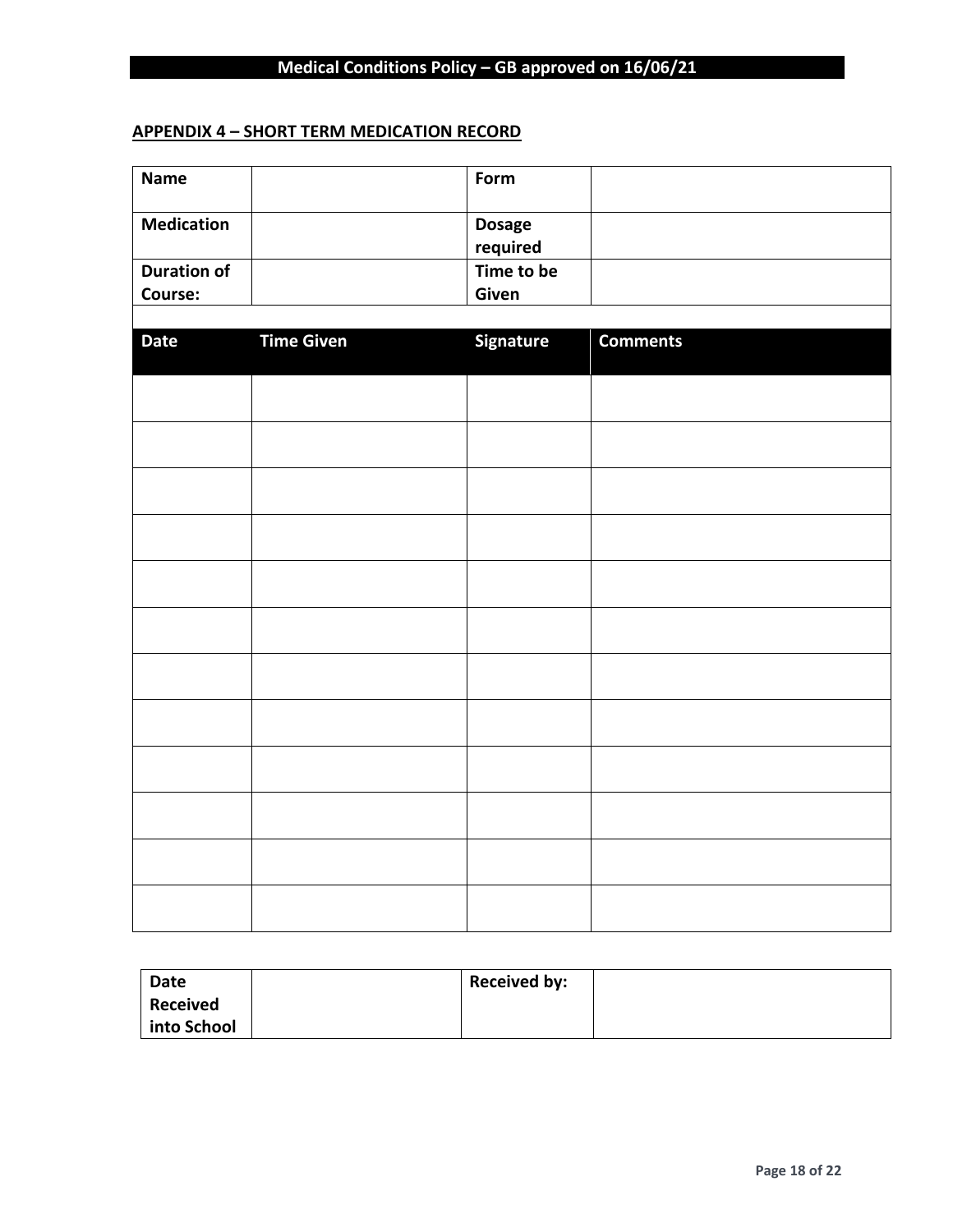## **APPENDIX 5 LONG TERM MEDICATION RECORD**

| <b>Name</b>         |           | Form                      |  |
|---------------------|-----------|---------------------------|--|
| <b>Medication</b>   |           | <b>Dosage</b><br>required |  |
| Time to be<br>Given |           |                           |  |
|                     |           |                           |  |
| <b>Date</b>         | Signature | <b>Comment</b>            |  |
|                     |           |                           |  |
|                     |           |                           |  |
|                     |           |                           |  |
|                     |           |                           |  |
|                     |           |                           |  |
|                     |           |                           |  |
|                     |           |                           |  |
|                     |           |                           |  |
|                     |           |                           |  |
|                     |           |                           |  |
|                     |           |                           |  |
|                     |           |                           |  |

| Date        | <b>Received by:</b> |
|-------------|---------------------|
| Received    |                     |
| into School |                     |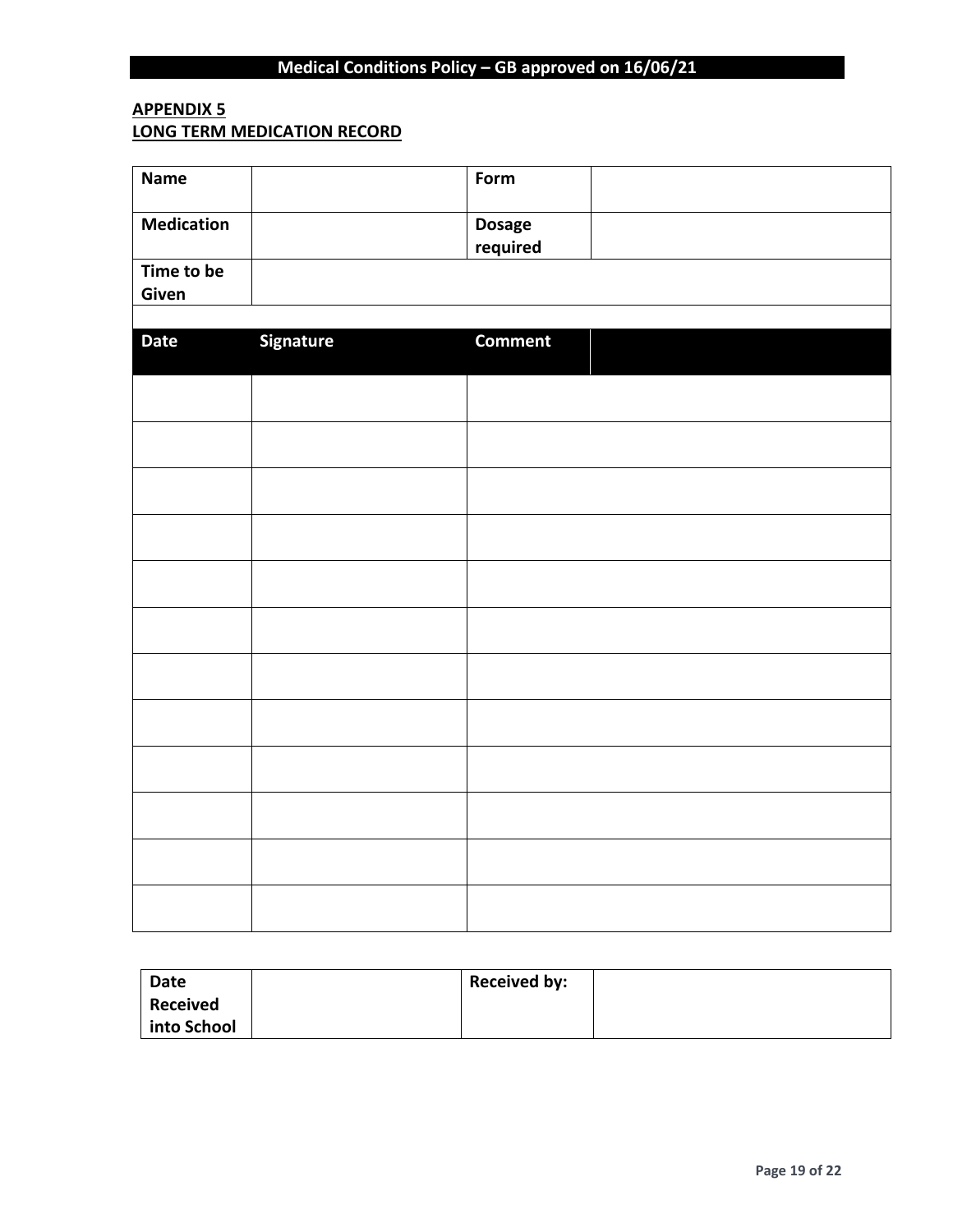## **APPENDIX 6**

#### **STAFF TRAINING RECORD – ADMINISTRATION OF MEDICINES**

| Name of school/setting:                                     |                                                                                          |
|-------------------------------------------------------------|------------------------------------------------------------------------------------------|
| Name:                                                       |                                                                                          |
| Type of training received:                                  |                                                                                          |
|                                                             |                                                                                          |
| Date of training completed:                                 |                                                                                          |
| Training provided by:                                       |                                                                                          |
| Profession and title:                                       |                                                                                          |
|                                                             | I confirm that __________________________has received the training detailed above and is |
|                                                             | competent to carry out any necessary treatment. I recommend that the training is updated |
|                                                             |                                                                                          |
|                                                             |                                                                                          |
| Trainer's signature                                         |                                                                                          |
| Date                                                        |                                                                                          |
| I confirm that I have received the training detailed above. |                                                                                          |
| Staff signature                                             |                                                                                          |
| Date                                                        |                                                                                          |
| Suggested review date                                       |                                                                                          |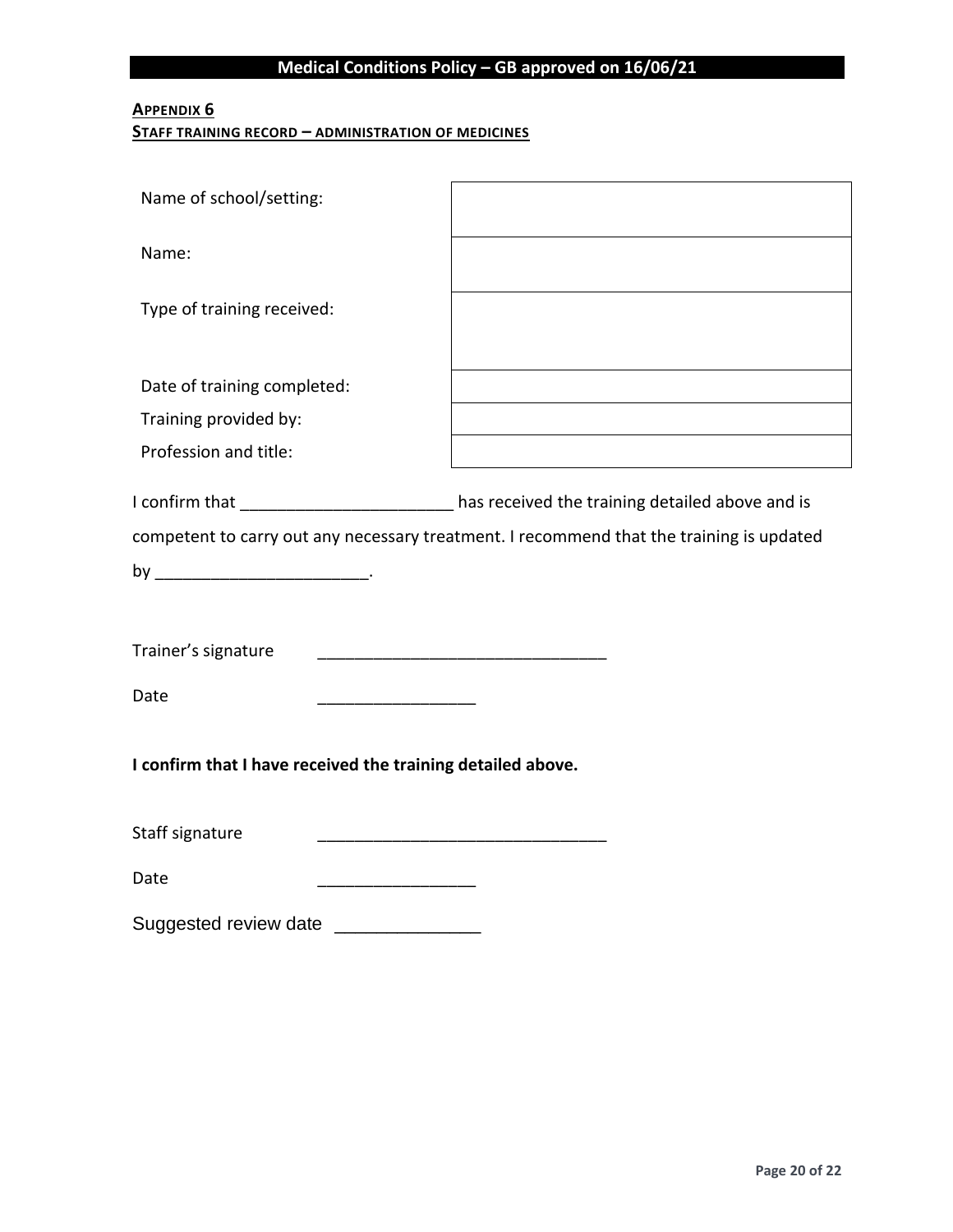#### **APPENDIX 7**

#### **CONTACTING EMERGENCY SERVICES**

**Request an ambulance - dial 999, ask for an ambulance and be ready with the information below.**

**Speak clearly and slowly and be ready to repeat information if asked.**

- Your telephone number **01270 871100**
- Your name.
- Your location as follows: **Alsager School, Hassall Road, Alsager, ST7 2HR**.
- The exact location of the patient within the school.
- The name of the child and a brief description of their symptoms.
- The best entrance to use and state that the crew will be met and taken to the patient.